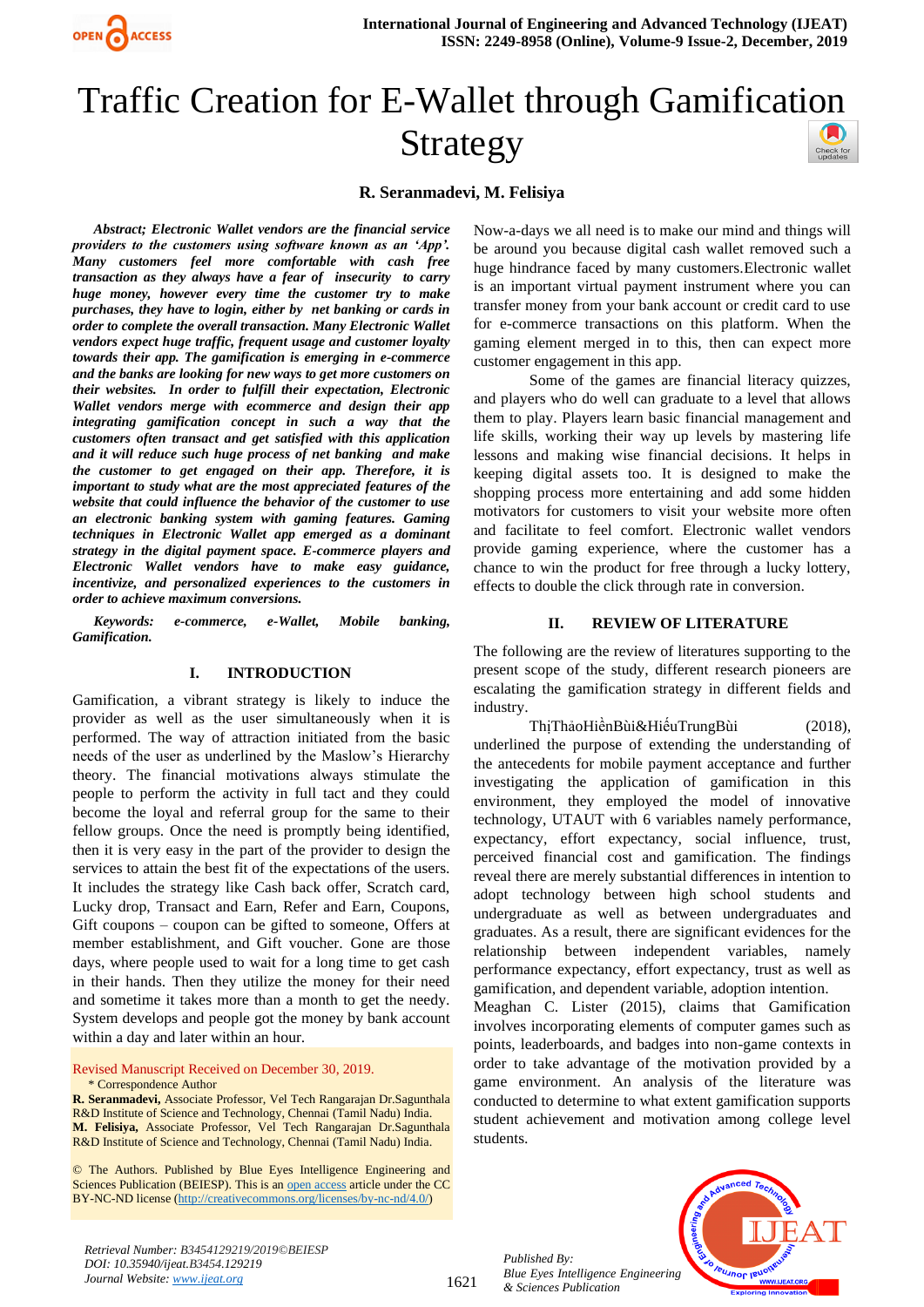The findings from the analysis revealed that points, badges and achievements, leaderboards and levels are the most commonly implemented form of gamification. This is significant, as colleges and universities strive to attract,

retain, and engage digitally savvy students who are increasingly demanding engaging, technologically rich, learning environments.

Jinimol P, ( 2018), explored about e-wallet which comes under the legally recognized term –"Prepaid Payment Instrument". Prepaid payment instruments are defined in the RBI guidelines issued under the payment and settlement system act 2005. As payment instrument that facilitate purchase of goods and services, including fund transfer, against the value stored on such instrument. The value stored on such instrument represents the value paid for by holders, by cash, by debit or a bank account or by credit card. The Prepaid payment instrument can be issued as smart cards, magnetic stripe card, internet accounts, internet wallets, mobile accounts, mobile wallets, paper vouchers and any such instruments which can be used to access the prepaid amount. Unlike other prepaid payment instruments, e-wallet is only an internet based online account. Mobile wallet is an e-wallet where the mobile phone get doubled up as an electronic wallet. Being prepaid payment instrument, digital or e-wallet is also subject to be regulation stipulated by RBI for such instrument.

Asmara Indahingwati, et.al., (2019) mentioned the important role of millennial in terms of making consumer purchasing decisions through extracting digital information as a reliable reference source and can even be a source of inspiration. Consumer behaviour for millennial and generation Y in the era of economic sharing, which is more dominantly involving technological factors now has provided many significant changes in terms of shopping decision making. Millennial and Y generation purchases are those that prefer to buy after getting information from User Generated Content (UGC) or based on testimonials and user experience. The pattern of purchasing decisions by consumers involves several determinants that come from within the consumer itself, such as emotional perceptions of the product seen and mood conditions when viewing or wanting to shop. Of course, this psychological condition can also be a bridge for individuals to decide whether someone will buy rationally or irrationally. On the other hand, the cognitive aspects of the internal factor sub-section refer to the extent of understanding, thought and acceptance of information for individuals who will then form a series of considerations that participate in contributing to the final attitude of individuals to decision making to have products of goods or services they want. Positive cognitive aspects will also provide positive feedback for consumers to buy a product, as well as negative feedback or bad experience that has been obtained by consumers before it is also a strong consideration to refuse to buy a product/service product. In its journey, humans, as complex social creatures, cannot be separated from elements such as ethics, morals and norms in behaving, including in terms of purchases.

The gap identified from the review of literature survey is enormous studies are undergone recently by various pioneers to explore the importance, influence and contribution of gamification strategies in different industry and different platform. Even there are some studies very relevant to the objectives of the present study also found in different soil but not in study area and with the defined set of influencing variables. Hence, the present study is unique and distinctive of its own to evaluate the importance of gamification in deriving the traffic for electronic wallets applications.

### **III. STATEMENT OF PROBLEM**

Besides the various financial services being floated by different vendors and banking services to attract the customers, it is needed to build the traffic for their e-wallet app by engaging the customers. To facilitate the services concurrently and continuously the electronic wallet vendors need a set of loyal cum engaged customers, so that it will enhance them to develop co-relations with multiple member establishments and other services providers, in order to design attractive and simulative gamification strategy. In these days, people like to taste the sweet directly from the root not even waiting to grow the tree and get the fruit. To fulfill the nurture and urgent needs, all their endeavors has to be finished as early as possible with the provision complete easiness, safety and assures security. Hence the emergence of gamification is inevitable, to retain the customer base for any electronic wallet vendors to satisfy the needs of millennium year customer groups.

## **IV. OBJECTIVES OF THE STUDY**

The following are the objectives of the study, attempting to narrate the importance of gamification strategy in increasing the utilization rate of electronic wallet services by the college students; those are born in millennium year.

To identify the effective gamification strategy among the college students

• To analyze the gamification support mechanism facilitating e-wallet traffic

To examine the level of utilization of different services offered by e-wallet vendors

To evaluate the impact of gamification strategy in e-wallet service utilization

# **V. SCOPE OF THE STUDY**

In this study, gamification strategy is used in financial services offering through electronic wallet vendors. The gamification strategy can be unanimously used in different field to stimulate the different participants and direct them to reach the sustainable development and great honour of achievement. The gamification strategy in book reading will helps the students' reading habit and by the way they can earn points and the same points can be converted in to cash in later days. The reward point gamification strategy is the one which will have wider application in many areas like recusing absenteeism and controlling labour turnover, inducing the productivity, cost control mechanisms, achievement of continuous improvement and so on in different field where the large numbers of employees are engaged in performing tasks.

*Published By: Blue Eyes Intelligence Engineering & Sciences Publication* 



*Retrieval Number: B3454129219/2019©BEIESP DOI: 10.35940/ijeat.B3454.129219 Journal Website[: www.ijeat.org](http://www.ijeat.org/)*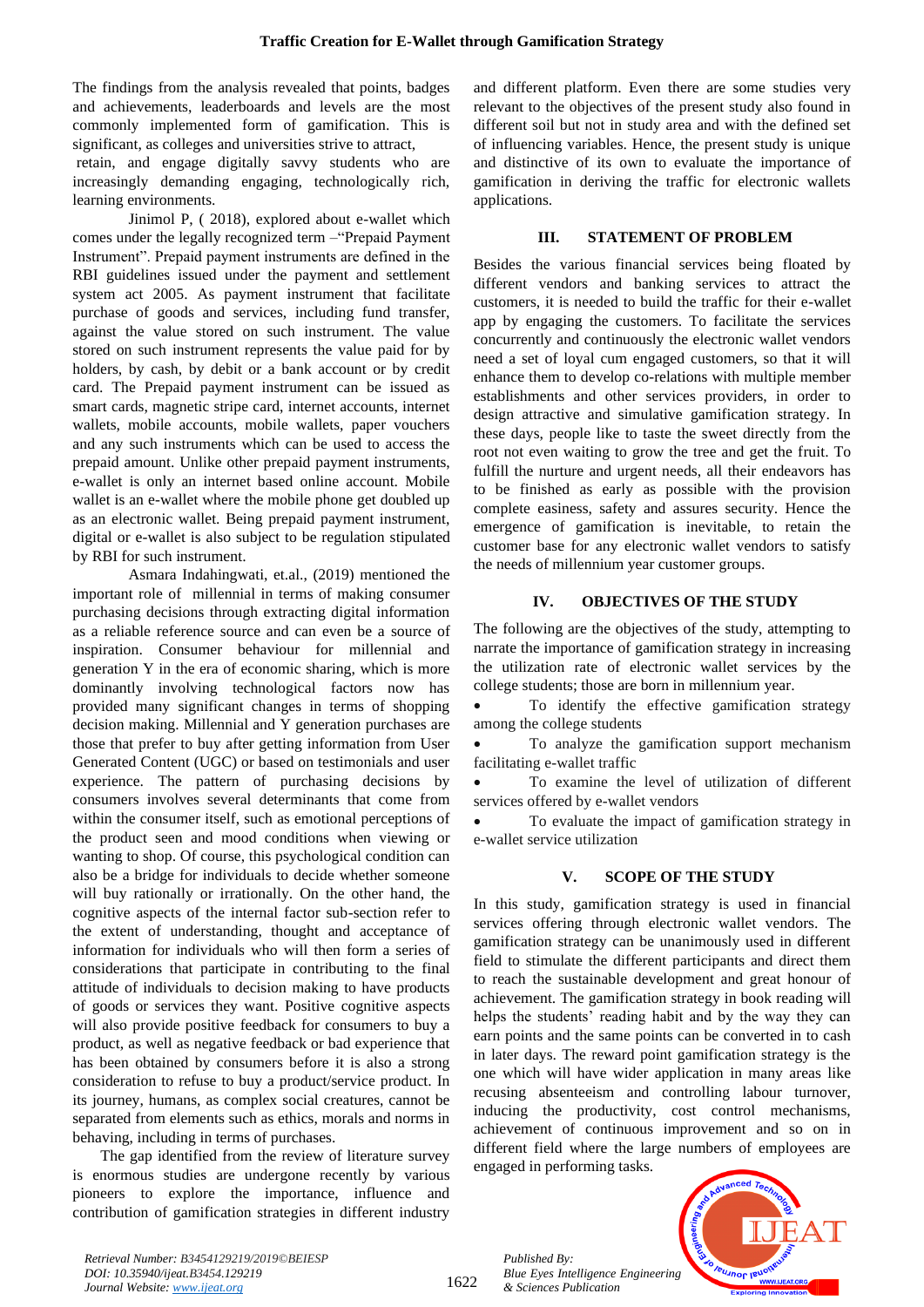

#### **Methodology of the study**

The penetration of mobile phone is vigorous among the millennium customers.

It is a universal truth that, owing mobile phone is not luxurious but it is a basic need. No one can live without mobile phone but the breakfast. To use this mobile phone handy culture, many financial service providers want to escalate the customer segment to their companies' platform. In order to attract, cover and retain them with their companies' product and services in the long run, they have to think in lateral way and adopt diversified mechanisms to engage and whisper them with great tolerance power. The gamification strategy is one among the greatest tool which will enhance them to keep their customer base sustain and loyal. The methodology of the study is focusing upon the interest and preference of different financial services offered by the electronic wallet vendors to attract the college students. The descriptive research design is adopted to describe the mid set and preference of the millennium year customers. The complete study is focused on college students irrespective of the degree they are studying but they belong to 16 to 19 years of age group. The study area is Chennai city, the total number of college students studying at various discipline in the study is infinite. Hence, it is proposed to use the non-probability sampling and convenience sampling technique is considered as opt one. The statement related with the preference of financial services, factors influencing them to prefer the electronic wallets and throughput of the service providers are administrated through structured questionnaire and the same was circulated among the students through Google form and the results are properly coded and classified using statistical software SPSSv.21. Appropriate statistical tools are employed to evaluate the stated objectives and derive the findings and conclusion.

### **VI. LIMITATIONS OF THE STUDY**

The study is subject to the following limitations,

- The area of the study is restricted only in Chennai city.
- The population consists of only the college students between 16 to 19 years age group.
- It is applicable to the person who familiarizes the gamification strategy offered by electronic wallet vendors.

#### **VII. ANALYSIS AND DISCUSSIONS**

The structural equation model was created to exhibit the multi-level relationship among the gamification strategies, facilities being offered by the mobile application vendors through electronic wallets, and the factors which are influencing the millennial customers to develop the traffic for the electronic wallet facilities. There are ten different gamification strategies are enrolled to attract the millennial customers towards the application facilities offered through the mobile vendors. There are nine factors influencing the millennial customer to opt for the application facilities offered through the electronic wallet by mobile vendors. The influence of Age and qualification on the preference of the gaming strategies and influencing factors also be studied through this model. The structural equation model was done

*Retrieval Number: B3454129219/2019©BEIESP*

*DOI: 10.35940/ijeat.B3454.129219 Journal Website[: www.ijeat.org](http://www.ijeat.org/)*

through confirmatory factor analysis after performing the Kaizer Normalization. The goodness of fit indices are valued through the statistical output of the confirmatory factor analysis. The chi-square value reveals the best associations between the variables in the defined model. Other than the chi-square analysis, the other goodness of fit indices like GFI, adjusted goodness of fit indices (AGFI), CFI and TLI are also verifies to confirm the fitness of the model.

 The biased opinion of the respondents may have influence the chi-square value of the model again, the sample size also an important influencing factor for determining the originality of chi-square analysis. The RMR and RMSEA help to identify the nature and extend of the error affecting the fitness of the model through evaluating the root mean square approximation method. The social studies suggesting that the results of goodness of fit indices showing more than .90 are assumed to be the best model. The statistical result of the confirmatory factor analysis of the present model also reflects the goodness of fit indices is more than the suggested level, so the constructed model is considered as best fit.



#### **Figure 1 depicting the influence of Gamification strategy on E-wallet Traffic creation**

The following table exhibits the results of the confirmatory factor analysis or the constructed model influence of Gamification strategy on E-wallet Traffic creation.

| Table displaying the Result of Confirmatory Factor        |
|-----------------------------------------------------------|
| analysis for the influence of Gamification strategy on E- |
| wallet Traffic creation                                   |

| wance Tranic creation |      |            |      |            |            |            |       |  |  |  |  |
|-----------------------|------|------------|------|------------|------------|------------|-------|--|--|--|--|
| Chi-                  | P    | <b>GFI</b> | AGFI | <b>CFI</b> | <b>TLI</b> | <b>RMR</b> | RMSEA |  |  |  |  |
| Square                |      |            |      |            |            |            |       |  |  |  |  |
| 107.236               | .000 | .921       | .937 | .928       | .911       | .026       | .063  |  |  |  |  |

From the result summary of confirmatory factor analysis, it was verified that all the goodness of fit indices like GFI, AGFI, CFI are exhibiting the above suggested significant level and contribute the best of goodness of fit for the developed model.

*Published By: Blue Eyes Intelligence Engineering & Sciences Publication* 

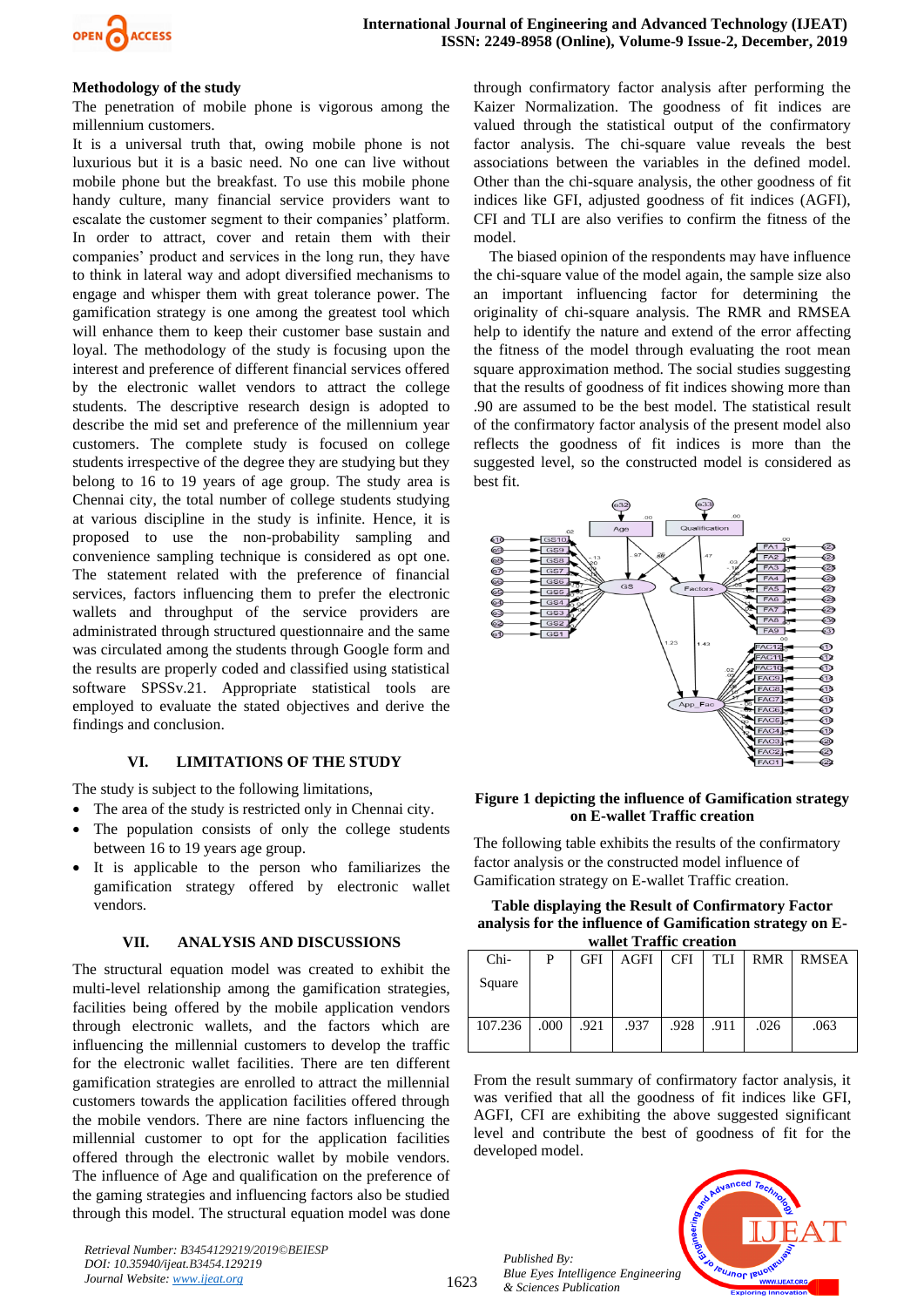The error value also displayed very low at the accepted level the RMSEA of the structural model shows that 0.063 , it is under the acceptance level.

|                   |                                           |               | StdReg<br>weight | Unstd<br>Reg<br>weight | S.E.  | C.R.            | P     |
|-------------------|-------------------------------------------|---------------|------------------|------------------------|-------|-----------------|-------|
| GS                | $\leftarrow$ ---                          | Age           | $-0.966$         | $-0.043$               |       | $0.086 - 0.504$ | 0.614 |
| Factors           | <---                                      | Age           | 0.881            | 0.043                  | 0.104 | 0.411           | 0.681 |
| Factors           | $\leftarrow$ ---                          | Qualification | 0.474            | 0.023                  | 0.058 | 0.399           | 0.69  |
| GS                | <---                                      | Qualification | 0.26             | 0.012                  | 0.025 | 0.469           | 0.639 |
| App_Fac           | <---                                      | Factors       | 1.429            | 0.712                  | 3.468 | 0.205           | 0.837 |
| App_Fac           | <---                                      | GS            | 1.232            | 0.663                  | 3.108 | 0.213           | 0.831 |
| GS <sub>1</sub>   | <---                                      | GS            | 0.036            | $\mathbf{1}$           |       |                 |       |
| GS <sub>2</sub>   | <---                                      | GS            | $-0.04$          | $-1.503$               | 3.991 | $-0.377$        | 0.707 |
| GS3               | <---                                      | GS            | 0.07             | 2.854                  | 6.34  | 0.45            | 0.653 |
| GS4               | $\leftarrow$ --                           | GS            | $-0.017$         | $-0.606$               | 2.788 | $-0.217$        | 0.828 |
| GS5               | <---                                      | GS            | $-0.07$          | $-1.913$               | 4.252 | $-0.45$         | 0.653 |
| GS6               | <---                                      | <b>GS</b>     | $-0.131$         | $-3.97$                | 8.149 | $-0.487$        | 0.626 |
| GS7               | $\leftarrow$                              | GS            | $-0.117$         | $-4.116$               | 8.525 | $-0.483$        | 0.629 |
| GS8               | <---                                      | GS            | 0.093            | 3.72                   | 7.895 | 0.471           | 0.638 |
| GS9               | <---                                      | GS            | 0.203            | 7.324                  | 14.73 | 0.497           | 0.619 |
| GS10              | <---                                      | GS            | $-0.127$         | $-3.338$               | 6.87  | $-0.486$        | 0.627 |
| FAC <sub>12</sub> | <---                                      | App_Fac       | 0.017            | 1                      |       |                 |       |
| FAC11             | <---                                      | App_Fac       | 0.052            | 2.698                  | 11.92 | 0.226           | 0.821 |
| FAC <sub>10</sub> | <---                                      | App_Fac       | 0.057            | 3.003                  | 13.15 | 0.228           | 0.819 |
| FAC9              | <---                                      | App_Fac       | $-0.064$         | $-3.433$               | 14.91 | $-0.23$         | 0.818 |
| FAC <sub>8</sub>  | <---                                      | App_Fac       | $-0.097$         | $-4.449$               | 18.96 | $-0.235$        | 0.814 |
| FAC7              | <---                                      | App_Fac       | 0.166            | 4.731                  | 19.96 | 0.237           | 0.813 |
| FAC6              | <---                                      | App_Fac       | $-0.059$         | $-2.53$                | 11.05 | $-0.229$        | 0.819 |
| FAC5              | <---                                      | App_Fac       | $-0.024$         | $-1.342$               |       | 6.906 -0.194    | 0.846 |
| FAC4              | $\leftarrow$ ---                          | App_Fac       | 0.009            | 0.597                  |       | 5.302 0.113     | 0.91  |
| FAC3              |                                           | App_Fac       | $-0.002$         | $-0.128$               |       | 5.529 -0.023    | 0.982 |
| FAC2              | $\leftarrow$ --                           | App_Fac       | 0.115            | 7.689                  |       | 32.62 0.236     | 0.814 |
| FAC1              | $\leftarrow$ --                           | App_Fac       | $-0.12$          | $-6.668$               |       | 28.26 -0.236    | 0.813 |
| FA1               | $\leftarrow$ --                           | Factors       | 0.029            | 1                      |       |                 |       |
| FA <sub>2</sub>   | $\leftarrow$ --                           | Factors       | $-0.105$         | $-3.85$                |       | 9.697 -0.397    | 0.691 |
| FA3               | $\leftarrow$ --                           | Factors       | 0.003            | 0.075                  | 1.78  | 0.042           | 0.967 |
| FA4               | <---                                      | Factors       | $-0.007$         | $-0.163$               |       | 1.745 -0.093    | 0.926 |
| FA5               | $\leftarrow$ --                           | Factors       | 0.079            | 2.592                  | 6.706 | 0.387           | 0.699 |
| FA6               | $\leftarrow$ ---                          | Factors       | $-0.094$         | $-3.659$               |       | 9.297 -0.394    | 0.694 |
| FA7               | $\leftarrow$ ---                          | Factors       | 0.053            | 1.984                  | 5.504 | 0.36            | 0.719 |
| FA8               | $\operatorname{\!<\!}-\operatorname{\!-}$ | Factors       | 0.114            | 2.752                  | 6.893 | 0.399           | 0.69  |
| FA9               | <---                                      | Factors       | $-0.019$         | $-0.615$               |       | 2.734 -0.225    | 0.822 |

**Table presenting the Regression Weight**

It was inferred from the regression weight table that, certain factors are exhibiting the negative relationship and certain

factors are exhibiting the positive relationship with the respective latent variables. It was verified from the result that, gamification strategies like GS2, GS4, GS5, GS6, GS7, and GS10 are explaining the negative influence FAC1, FAC3, FAC5, FAC6, FAC8, and FAC9, FA2, FA4, FA6, and FA9 towards the construction of its respective latent variables. Age and Qualification explains high degree influence on the influencing factors rather than the preference of gaming strategies. Gaming strategies and factors influencing the choice of Application facilities are considerably influencing the traffic of application facilities being offered through the electronic wallets.

# **VIII. PRACTICAL IMPLICATIONS**

Irrespective of the age group and level of qualification the experience of gamification strategies being offered by the electronic wallet vendors are the same. Due to indiscrimination of offering the gamification strategies and its generic nature given opportunity to everyone to experience the same through playing the games according to the transactions they initiated. If the mobile application vendors are discriminating the gamification strategies for different age group to attract in different forms, then age and qualification will influence the preference of gamification strategies in the electronic wallet applications. The factors which are influencing the preference of application facilities are high and the choice of gamification strategies also influencing the choice of application facilities, hence t is recommended positively to design and portray the gamification strategies with highest preferable platform like high security, proper safety, assured rvacy, and so on will definitely influence the millennial respondents to utilize the electronic wallet applications in a faster and wider way.

# **IX. CONCLUSION**

Gamification strategy is highlighting the future investment prospects to the college students. Electronic wallet vendors clearly underline the different financial services offered through their Apps exclusively. It probes a light on the financial parameters and it stimulates the college students to learn about the principles of financial management and resource utilization through playing games. The context and offers will drastically attracts many players in it and pave a way to design a comprehensive and customized financial cum investment banking services to the millennium customers at large in near future. The rate of utilization, the choice of games, conversion venue of rewards points and spending habit will give the chance to the electronic wallet vendors to predict the behavioural pattern of the customers.

# **REFERENCES**

*Published By:*

*& Sciences Publication* 

- 1. Asmara Indahingwati..et. al.,(August 2019,) "How Digital Technology Driven Millennial Consumer Behaviour in Indonesia", Journal of Distribution Science (2019) Vol.17,No.8,pp.25-34.
- 2. <https://www.investopedia.com/terms/m/mobile-banking.asp>
- 3. <https://www.latentview.com/blog/millennial-consumer-digital-data/> 4. <https://www.ncbi.nlm.nih.gov/pmc/articles/PMC5680647/>
- 
- 5. <https://www.paisabazaar.com/banking/mobile-banking/>



*Retrieval Number: B3454129219/2019©BEIESP DOI: 10.35940/ijeat.B3454.129219 Journal Website[: www.ijeat.org](http://www.ijeat.org/)*